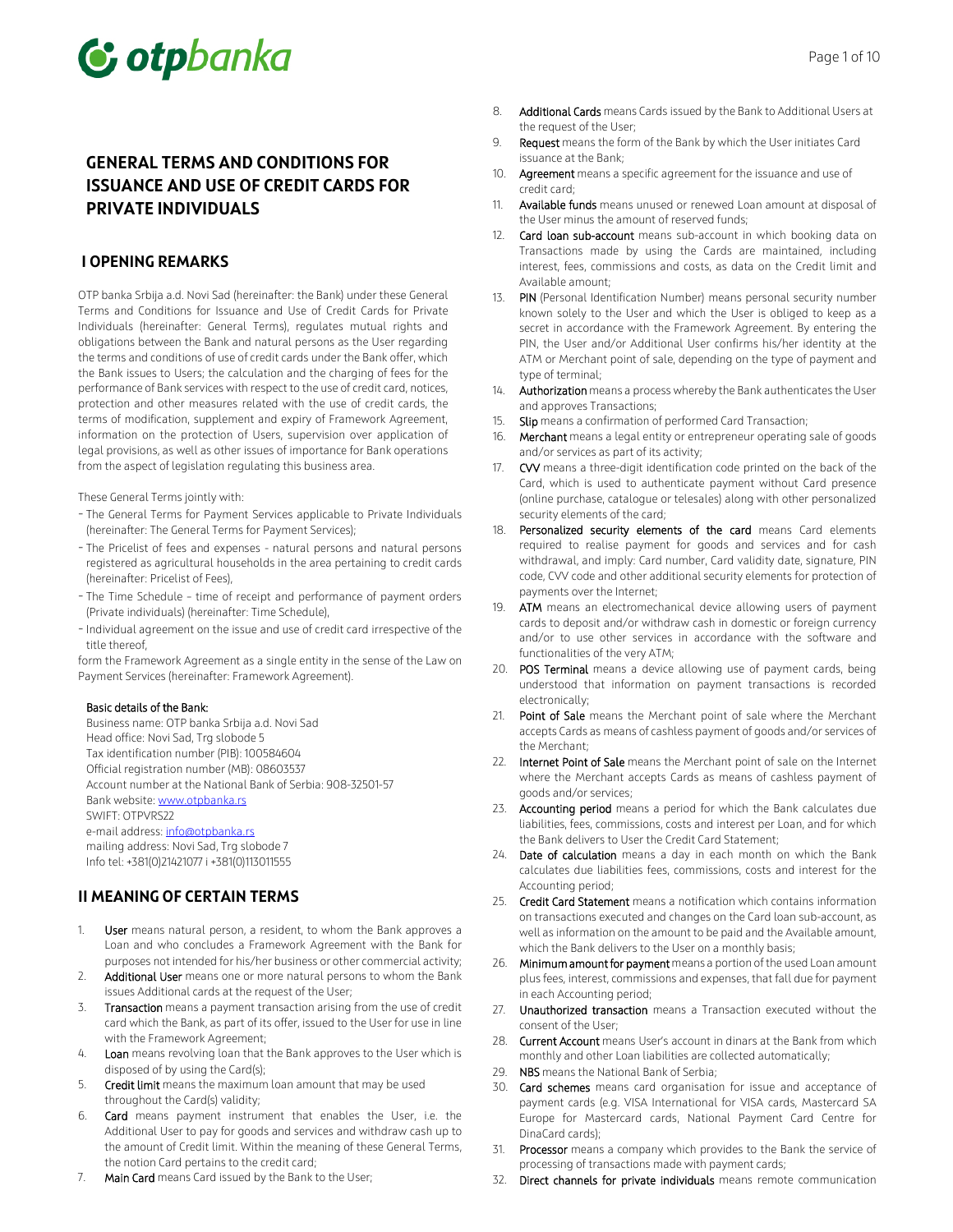means that encompass a set of Bank services, namely: Electronic banking services, Contact Centre services and SMS service, in line with Special Terms;

33. **3Dsecure** means additional protection when paying with Card on the Internet, where the User authenticates the transaction, i.e. agrees to the execution by entering a one-time password that the Bank delivers to the User with a SMS message or otherwise. For Visa cards this service is called Verified by Visa and for Mastercard it is called Mastercard Secure code.

The terms set forth in the General Terms for Payment Services, which have not been defined or have been defined otherwise in these General Terns, shall have the same meaning as set forth in the General Terms for Payment Services.

#### **III GENERAL PROVISIONS**

It shall be considered that the User has concluded the Framework Agreement with the Bank by concluding the Agreement, based on which the User is granted the issue and use of Main and/or Additional Card to execute Transactions up to the amount of approved Credit limit.

The Bank shall be obliged to perform payment services in accordance with the Framework Agreement and applicable legislation.

Unless expressly agreed otherwise in written form, the Bank shall assume no obligations and responsibilities save for those regulated by the Framework Agreement and applicable legislation.

In case of collision between provisions of General Terms and the Agreement concluded upon application of the General Terms, the provisions of the Agreement shall be applied primarily, followed by provisions of these General Terms. In case of collision between provisions of General Terms and the Agreement concluded prior to application of the General Terms, the provisions of these General Terms shall be applied primarily, followed by provisions of the Agreement. Other general and special terms of the Bank shall be applied within the area that is not regulated by the aforementioned documents.

If the provisions of Agreements signed before application of the Law on Payment Services are contrary to the provisions of these General Terms, i.e. the provisions of this Law, such provisions shall not apply starting from application of that Law, whereas provisions of these General Terms, i.e. General Terms for Payment Services, i.e. provisions of the Law on Payment Services shall apply to the rights and obligations governed by those provisions.

Should any term or provision of these General Terms become non-valid or inapplicable, the validity of other terms and provisions of the Framework Agreement shall not be affected, and the rights and obligations of the User and Bank shall be interpreted as though these General Terms did not contain non-valid and inapplicable terms and provisions.

The failure or delay of the Bank to exercise any right under the Framework Agreement, shall not be construed as waiver of the Bank from that right, nor shall it preclude further exercise of that right.

# **IV BANK'S RIGHTS, OBLIGATIONS AND RESPONSIBILITIES**

The Bank is entitled to:

Based on the decision of its bodies, to freely select the User with whom it shall establish business relation, which includes the discretion right of the Bank to decline establishing a contractual relation;

Without the consent of the User, to block the possibility to use Credit cards to the User, partially or in full: (i) for reasons set forth under the legislation regulating the prevention of money laundering and terrorism funding, i.e. in cases of application of international sanctions enacted against certain countries, (ii) in accordance with applicable legislation,

business decisions and standards of the banking group the Bank belongs to, i.e. (iii) for justified reasons that include but are not limited to cases of abuse of accounts, payment cards etc.;

The Bank is obliged:

In its business relations with the User, to act in accordance with the Framework Agreement, with due care, in line with applicable legislation and Bank acts, making sure that good and honest business and bank practices and fair relation to the User are applied, and to ensure compliance of these terms with applicable legislation;

• Protect the secrecy of Transactions and services that it provides, as well as to keep and use data about the User and data pertaining to Card operations in accordance with legislation, banking practice and relevant domestic laws and other legislation, in all as provided in the General Terms for Payment Services, Chapter XXII Confidentiality and Protection of Payment Services Data;

• Perform Transactions arising by use of Card in all as set forth in the Framework Agreement;

• To inform the User about its products in a clear and intelligible manner, whereas such notice must not contain incorrect information, i.e. information that may be misleading as to the conditions under which the Bank offers these products and services to the User.

In the contractual relation between the Bank and the User, the Bank shall not be liable for damage:

• Arising from an Act of God, war, state of emergency, strike etc. or due to circumstances which it could not influence and which it could not foresee, prevent or avoid;

• Occurring due to suspension of Bank activities as the consequence of actions taken towards the Bank by competent state authorities inland or abroad, or as the consequence of disruption of its operations, which the Bank could not prevent or avoid;

• If the Merchant declines accepting the Card of the Bank and/or in case of incorrect use of POS terminal, i.e. technical issues, the Transaction may not be carried out at the request of the User;

• Arising from business decisions of the User made on the basis of communication in which the Bank did not unequivocally assume the obligation/risk with the User.

# **V RIGHTS, OBLIGATIONS AND RESPONSIBILITIES OF THE USER**

#### The User is entitled to:

• Equitable relationship with the Bank in the contractual relation and protection from discrimination, right to information, as well as determination and determinability of contractual obligation and protection of rights and interests;

Require the Bank (verbally or in writing - via mail, e-mail, e-banking or fax) and obtain in writing or otherwise on a durable medium, comprehensible and clear information, data and instructions related with the User's contractual relation with the Bank, under terms and conditions set forth in the Framework Agreement, in particular information on the balance of the debt under the Card, interest rate and fees, conditions for implementation, documents that the User should submit to the Bank, as well as other information pertaining to all documents forming the Framework Agreement.

The User engages to:

Use the Card and perform Transactions in accordance with the Framework Agreement and applicable legislation;

• Timely perform all obligations in line with the Framework Agreement;

• Accept to be solely liable for proper use of the Main, i.e. Additional Card, as well as for the accuracy of data provided to the Bank at the time of issue of Card;

• Timely inform the Bank in case of inability to perform his/her obligations under the Framework Agreement, in particular obligations related with safe use of Card and protection from loss, theft and abuse of Card.

#### **VI ESTABLISHING CONTRACTUAL RELATION AND**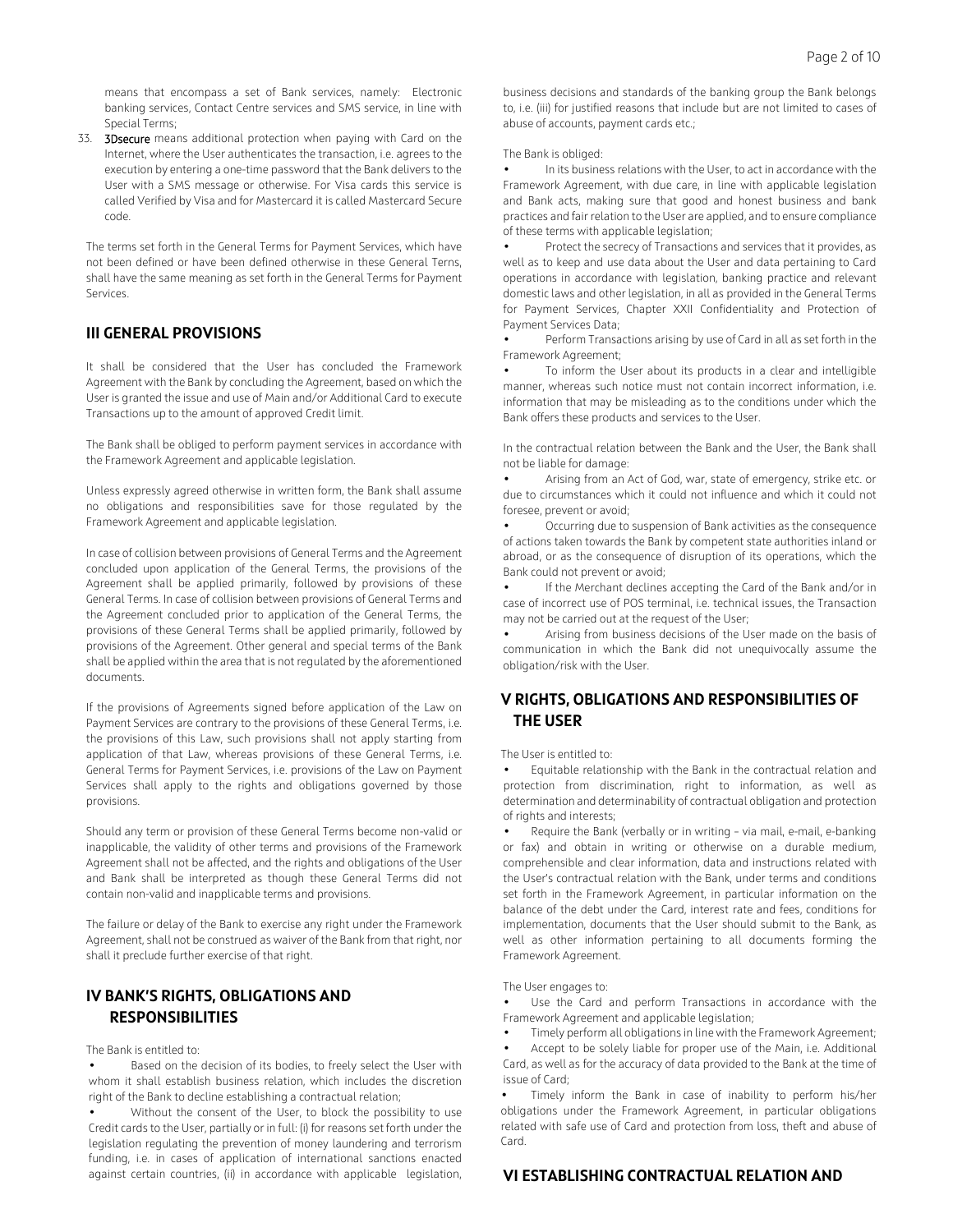## **CARD ISSUANCE**

The Bank may issue to Users to use Cards under card schemes Visa, Mastercard and DinaCard, pursuant to the rules of these card schemes and provisions of the Framework Agreement.

In order to approve a Loan, the User submits to the Bank the Request and other documentation prescribed by the Bank. The User agrees that the Bank may verify the information provided, and may require submission of additional information and documentation if the need arises. The Bank has the discretion right to refuse the Request without special reasoning, unless otherwise prescribed by law.

The Request must be duly completed and the documentation submitted to the Bank must be complete.

The Bank shall provide to the User, within a reasonable time, prior to the conclusion of the Framework Agreement, on paper or other durable medium, information that is legally determined as mandatory elements of the Framework Agreement, in such a way as to enable the User to become acquainted with the conditions relating to the provision of payment services that are the subject of the Framework Agreement, as well as to compare the offers of different payment service providers and to assess whether these conditions and services meet his/her needs. The Bank may provide the User with the aforementioned information, by submitting a draft Framework Agreement, i.e. offer, without fee.

If the collateral is established by a person other than the User, the Bank shall, prior to conclusion of the Framework Agreement, provide that person with the information referred to in the preceding paragraph and, upon its conclusion, deliver a copy of the Framework Agreement with an overview of mandatory elements.

The Bank assesses the creditworthiness of the User on the basis of information provided by the User and insight into the User's indebtedness database, on the basis of his/her signed consent, all in accordance with its internal acts.

If the Request is declined on the basis of insight into the database referred to in the previous paragraph, the Bank shall be obligated to immediately inform the User without a fee, on paper or another durable medium, of the data from that database.

The Bank shall notify the User of the approval of the Request by invitation to conclude the Framework Agreement and to deliver the Card. By conclusion of the Agreement, it shall be considered that the User has accepted the Bank offer for establishing the contractual relation.

The Framework Agreement between the Bank and User is drafted in writing or on another durable medium and contains the conditions under the offer accepted by the User.

While concluding the Framework Agreement, in addition to documents that are part of the Framework Agreement, the Bank hands over to the User one specimen of Mandatory Elements of the Agreement containing basic data about the terms of use of the Card, on a form and in content prescribed by the National Bank of Serbia.

The Bank bears the risk of delivering the Card and the Personalized Security Elements of the Card to the User.

The User, personally, takes over the Card in the Bank premises and is obligated to immediately, upon receipt of the Card, check the data on the Card, as well as whether the Card contains any damage.

The Bank may deliver the PIN to the User in the branch, in the case of which the User is obliged to check readability of the PIN. If the Bank enables a different manner of taking over/generating the PIN, the User will have the possibility to select such manner in the Request,

In case of any defects or damages on the Card or PIN, the User shall

immediately inform the Bank thereof.

Immediately upon receipt of the Card, the User is obligated to take all reasonable and appropriate measures to protect the Personalized Security Elements of the Card

The card is valid until the last day of the month and year indicated on the Card and cannot be used after its expiration. The User is obliged to immediately sign the Card upon receipt thereof, on the place designated for signing.

The Bank owns all the Cards it has issued and upon its request, each Card must be unconditionally returned. The Card and the right to use the Card are in the name of the User and are not transferable to any third party.

Should the User fail to take over the Card within 60 (in letters: sixty) days upon drawing up the Card, the Bank may destroy such Card.

#### **VII CREDIT LIMIT**

Based on performed estimate of the User creditworthiness, the Bank grants the User a Credit limit for the use of the Card in the amount defined by Agreement, which includes total possible consumption per Card inland and abroad. The calculation of Credit Limit includes the total amount of the cashless Transaction for payment of goods and services in instalments, equalling the outstanding debt of the User under Transactions. The Credit Limit, which is not fully used up, remains at the disposal of the User, decreased for expenses and interest calculated in accordance with the provisions of the Framework Agreement, i.e. if the Credit Limit has been fully used up, it shall be made available to the User once again in the part that corresponds to the portion of liability which the User has settled.

The Credit limit may not be exceeded. In case for any reason a Credit limit is exceeded, the amount exceeded is due immediately.

If the Bank and the User agree to increase the Credit limit, the Bank shall reassess the User's creditworthiness

#### **VIII ADDITIONAL CARDS**

At the request of the User, the Bank shall issue Additional Cards to the persons designated by the User. The User may authorize up to two more persons to use the Loan through Additional Cards. The Additional User whose name is imprinted on the Additional Card is the only person authorized to use such card, which means that the Additional Card is not transferable and may not be given for use to a third party.

The User is responsible for the proper use of the Additional Cards.

Authorization to use the Loan through Additional Cards is valid until revoked. The User may revoke the right to use the Additional Card by submitting a written request to the Bank in which case the Bank will block the Additional Card to the Additional User to whom the revocation applies.

The Additional User may revoke the use of the Additional Card by submitting a written request to the Bank with the simultaneous return of the Additional Card in the Bank's branch in which case the Additional Card will be destroyed.

The Additional Users shall take over the Additional Cards in person in the Bank's premises, under the same conditions as for the User. All rules that apply to the User regarding the taking over of the Card, manner of usage of the Card, giving consent for execution of a Transaction, reporting the loss, theft or misuse of the Card shall apply to Additional Users and Additional Cards.

#### **IX REISSUANCE OF THE CARD**

The Card is issued with validity imprinted on the very Card, with possibility of automatic reissuance. The Card validity of which has expired may not be used for the performance of any Transaction.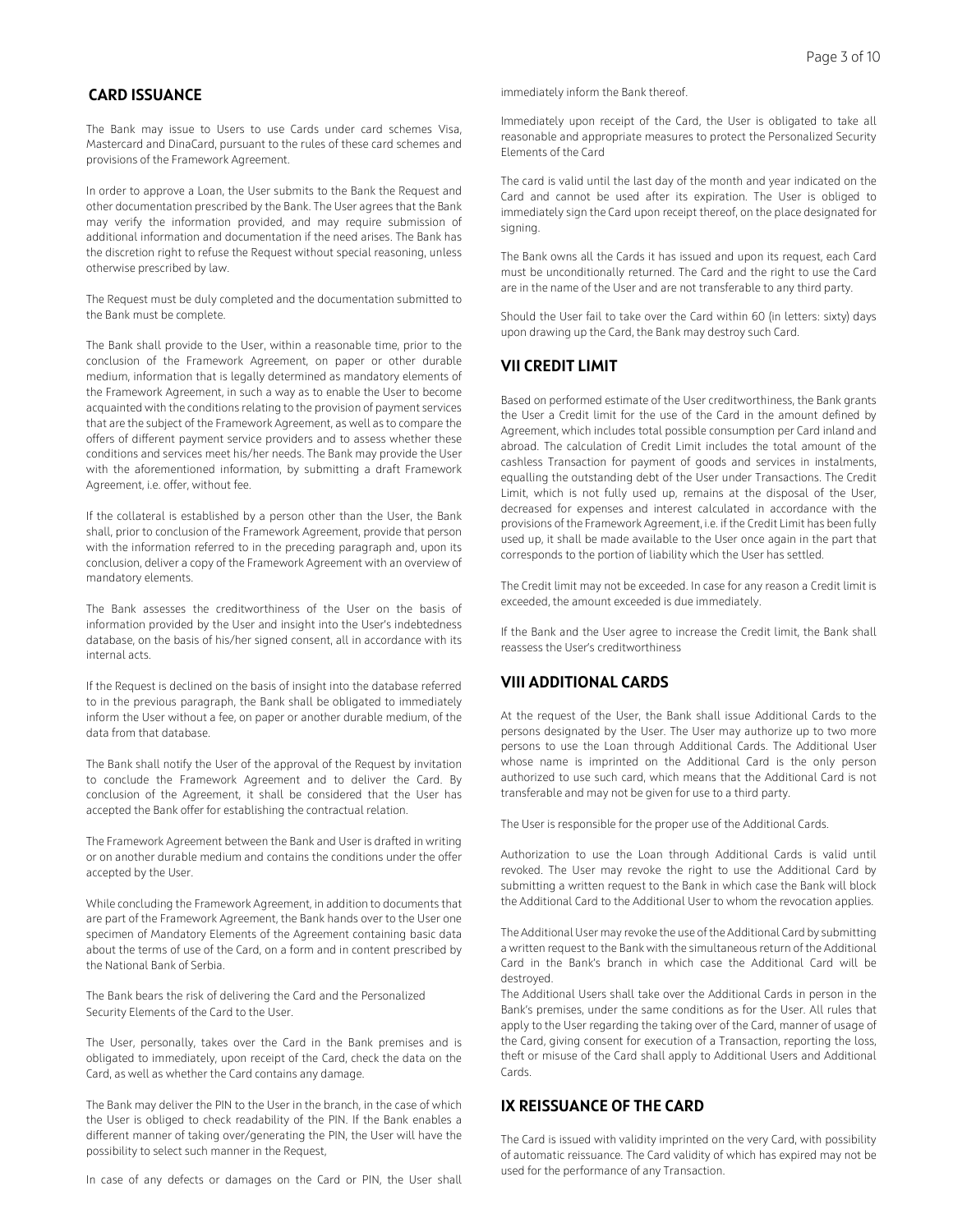During reissuance, the Bank reassesses creditworthiness of the User in accordance with its internal documents. If it is determined that the User does not meet the conditions for reissuance and/or that prior to Card expiry within a period of 6 (in letters: six) months or more no Card loan sub-account transactions have been made or any of the conditions for termination of the Framework Agreement occurs, the Bank has the right not to reissue the Cards.

Throughout the Card validity and/or at automatic Card renewal the Bank shall be entitled to change the card product of the card scheme and/or card scheme with which it cooperates. Should the stated event occur, the Bank shall replace the Card in use by the User and ensure equal functionalities without additional costs.

The Bank may reissue the Cards, once or multiple times.

If the User wishes to change Additional Users, he/she is obligated to notify the Bank 30 (in letters: thirty) days before the Card expiry date at the latest.

#### **X USAGE OF THE CARD**

Credit funds can only be used through Cards. Cards can be used up to the amount available in the Card loan sub-account within the Credit limit and the agreed spending limits.

Maximum daily spending limits amount to:

• for Standard products: RSD 50,000.00 for cash withdrawal at ATMs and POS terminals in branches and RSD 200,000.00 for procurement,

• for Premium products: RSD 100,000.00 for cash withdrawal at ATMs and POS terminals in branches and RSD 400,000.00 for procurement,

Unlike Standard products, Premium products have designation Gold, Platinum, Infiniti and similar in their name.

The cash withdrawal fee at ATMs and POS terminals is prescribed in the Pricelist of Fees.

For security reasons, the Bank may limit the amount of Transaction without Card presence, whereas the increase of limit shall be made based on written request of the User.

Cards must be used in accordance with prescribed and agreed terms. The User must take care and undertake all precautions so that the Card is not lost, stolen, misused or given to another person.

In case the Card is retained at an ATM, the Card shall be reactivated at the request of the User at the premises of the Bank. In case of PIN blockade at POS terminal, card reactivation is performed at the Bank's ATMs.

In case of expiry of the Card or at request by the Bank to return the Card, the Card shall not be used and the User shall bear all damage caused by using such Card. The User is obligated to, at request of the Point of Sale, show a document identifying him/her.

In accordance with the technical possibilities, the Bank may enable the User to manage the Cards through services within Direct channels for private individuals (e-bank and m-bank), of which the User will be informed (by offering such an option in the service, through advertising messages, etc.). The rights and responsibilities regarding the use of services through Direct Channels, in addition to these General Terms, are also subject to the Special Terms of Use of Direct Channels for Private Individuals (hereinafter: Special Terms).

# **XI SETTLEMENT OF DEBT UNDER REALISED TRANSACTIONS**

The Bank will settle receivables incurred under the use of Card, inland and abroad, in dinars according to the issued Credit Card Statement, which it delivers to the User on a monthly basis in line with these General Terms.

The Bank shall automatically collect due liabilities from the User's current account at the Bank. The User is obligated to provide sufficient funds in the current account at the Bank to fulfil the obligations under the Framework Agreement.

On liability due date under the issued Card, the Bank shall debit the User's current account at the Bank. In the event of insufficient funds to settle those liabilities in the current account at the Bank, and the User fails to settle liabilities independently on maturity date, the Bank shall block the Card and notify the User thereof in the contractual manner according to these General Terms, Chapter XXV Information and Method and Means of Communication. The Bank charges the User a default interest onto due and unsettled liability in accordance with the law, i.e. contractual interest from Agreement in case this contractual interest rate exceeds the default interest rate in accordance with the law. The Bank accrues default interest rate on a daily basis and charges it when the conditions are met, i.e. when the User secures funds in the Account for collecting matured outstanding receivables.

In case circumstances arise during the validity of the contractual relation, which bring the User into a materially adverse position, i.e. other major circumstance which the User cannot influence, the Bank may, at the request of the User, declare repayment moratorium for a certain period of time, during which the Bank shall not calculate interest rate to due and unsettled liability, therewith the criteria for declaring repayment moratorium are prescribed by internal acts of the Bank.

If the User does not have a current account or the current account at the Bank does not hold sufficient funds for the collection of due obligations, he/she is obligated to fulfil the due obligations independently.

If the User, after signing the Agreement, opens a current account at the Bank, he/she is obligated to submit a request for change of the method of repayment of obligations by automatic collection from that account.

The Bank is entitled to collect any due obligation under the Framework Agreement from the funds held in any User's account with the Bank.

In case of payment of goods and services by Cards at points of sale and/or Internet points of sale of the Merchant where the Bank has established a contractual relation regarding acceptance of these cards, the debt of the User under the Transaction made may be allocated to monthly instalments, without charging contractual interest and fee, therewith the Merchant is entitled to define a maximum number of monthly instalments for the purchase of goods and services at the Merchant by Card, all in line with the agreement which the Bank concluded with the Merchant. The User has been acquainted and agrees that the Merchant is entitled to define the type of goods and service, which may be bought at its points of sale, with possible allocation of Transaction into instalments, and to determine the number of instalments and the minimum amount of the Transaction for which purchase in instalment benefit may be exercised. In case that these conditions have been met, the User may proceed with Card payment at that Merchant only under terms and conditions described in this paragraph. The Merchant is entitled not to allow the purchase of goods and services in instalments in the previously described way.

The User is obliged to immediately verify on the report of the performed Transaction (e.g. on the Slip and similar) whether it contains the number of instalments agreed with the Merchant and in case of need, to require the Merchant to proceed to adjustment of the Transaction. Otherwise, the Transaction shall be calculated and charged in all as defined in this Chapter of the General Terms.

The Bank publishes on its website the List of Merchants with whom it has established a contractual relation regarding acceptance of Cards, for the purpose of acquainting the User on the possibilities of using benefits offered by these Cards.

#### **XII CARD TYPES**

**MASTERATA**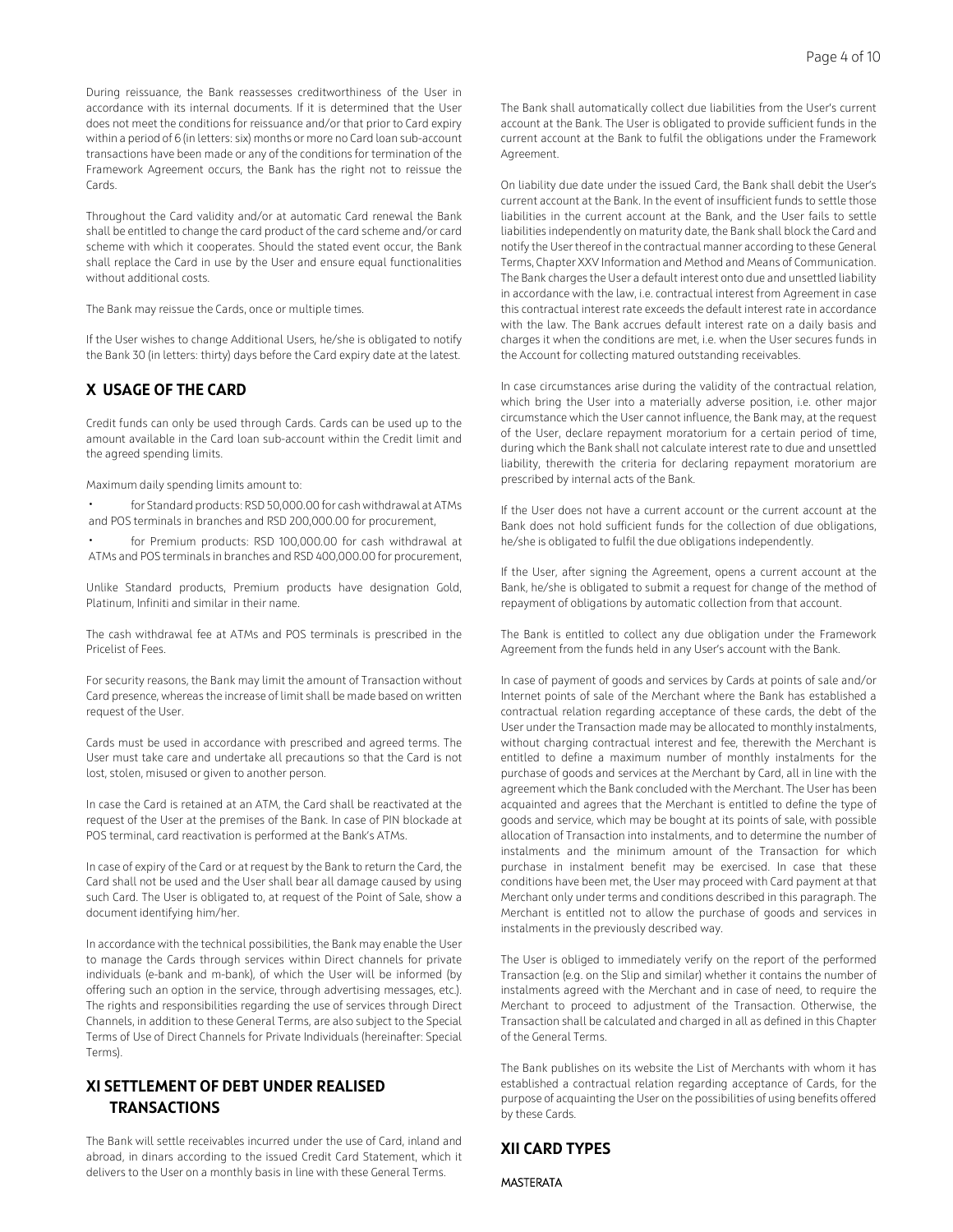Masterata is a Mastercard Instalment credit card, which the Bank issues to the User in line with the Mastercard scheme rules, in all as set forth in the Framework Agreement.

The debt of the User arising from Masterata use for the payments of goods and services and cash withdrawal in amounts in excess of RSD 1,000.00 per individual Transaction, shall be automatically allocated to equal instalments, with no interest charged, namely:

#### Transaction amount - number of instalmets

Up to 1,000 RSD - 1 (in letters: one) instalment from 1,000 RSD to 8,999 RSD 3 (in letters: three) instalments from 9,000 RSD to 29,999 RSD 6 (in letters: six) instalments over 30,000 RSD - 12 (in letters: twelve) instalments

On dividing the Transactions into instalments by using the Masterata, the Bank calculates and collects from the User a fee amounting to 4% from Transaction amount for Transactions divided up to 6 monthly instalments, i.e. 5% from Transaction amount for Transactions divided from 7 to 12 monthly instalments. The fee is calculated at the moment of dividing the Transaction into instalments and such fee is divided into the equal number of instalments as the Transaction, and falls due each month together with the instalment. The Bank submits to the User Information on the performed Transaction in instalments, the fee and the number of instalments in the Statement per Credit Cards in accordance with these General Terms, Chapter XXV Information on the Terms and Means of Communication between User and Bank.

For Transactions divided into instalments, the calculation date is the last date of a month, when the collection also begins.

The User has the possibility to settle liabilities from the calculation date up to the 15<sup>th</sup> of the following month, and during this period the User is relieved from interest. If the User does not settle liabilities under instalments by the 15<sup>th</sup> of the month following calculation, such liabilities shall be transferred to revolving loan, and interest onto the due, but outstanding liability shall be calculated to the User at the rate in line with Agreement.

#### VISA GOLD OLYMPIC

Visa Gold Olympic is a Visa credit revolving card, which the Bank issues to the User in line with the Visa scheme rules, in all as set forth in the Framework Agreement.

The calculation date is the last date of a month in which the transaction was executed, while collection begins on the 15<sup>th</sup> of the following month.

The User has the possibility to settle liabilities from the calculation date up to the 15<sup>th</sup> of the following month, and during this period the User is relieved from interest. If the User does not settle liabilities by the 15<sup>th</sup> of the month following calculation onto the due, but outstanding liability, an interest shall be calculated to the User at the rate in line with Agreement.

Interest shall be calculated for cash withdrawal transactions from the Transaction date.

If the User wishes, the User may divide transactions made by the Visa Gold Olympic card in the amount exceeding RSD 2,000.00 per single Transaction into equal monthly instalments without interest. The User chooses by himself/herself the number of monthly instalments to divide the Transaction, whereby the number of instalments may be from 2 to 12. The Transaction must be divided into instalments by sending an SMS or by dialling the Contact Centre until the last day of the month in which the Transaction was executed.

On dividing the Transactions into instalments by using the Visa Gold Olympic card, the Bank calculates and collects from the User a fee amounting to 4% from Transaction amount for Transactions divided up to 6 monthly instalments, i.e. 5% from Transaction amount for Transactions divided from 7 to 12 monthly instalments. The fee is calculated at the

moment of dividing the Transaction into instalments and such fee is divided into the equal number of instalments as the Transaction, and falls due each month together with the instalment. The Bank submits to the User Information on the performed Transaction in instalments, the fee and the number of instalments in the Statement per Credit Card in accordance with these General Terms, Chapter XXV Information on the Terms and Means of Communication between User and Bank.

## **XIII CONSENT AND REVOCATION OF CONSENT FOR EXECUTION OF PAYMENT TRANSACTION**

Consent to execute a Transaction, the User gives by:

- Entering PIN or signing the Slip,
- Giving/entering Personalized security elements of the card (e.g. card number, CVV number, etc.) for Transactions without presence of the Card,
- Presenting or using the Card at the Points of Sale where payment is made without entering a PIN or signing the Slip, such as contactless payment, toll payment, etc. (for example, on devices through which Transactions are made by touching or swiping the Card – by reading a magnetic card data), and up to the amount of Transactions prescribed by the Card scheme and the Bank,
- Entering a one-time password (hereinafter: OTP password) for 3D Secure authentication (Verified by Visa, Mastercard Secure code).

Transaction for which consent has been given by entering the OTP password for online payment or by entering a PIN at an ATM or POS terminal is considered irrevocable.

The User may not revoke the consent for the execution of a Transaction after he/she has given the consent for the execution of Transaction in one of the above foreseen ways, unless the User has reached a different agreement with the Bank. If the User gave consent for the Transaction through the Point of Sale or the Internet Point of Sale, the Transaction cannot be revoked without the consent of the Point of Sale or Internet Point of Sale, in the form and content acceptable to the Bank.

If the consent for the execution of the Transaction is to be given by signature, the User, i.e. Additional User is obligated to sign the Slip at the Point of Sale in the same manner as signed on the Card and shall keep one specimen of the Slip for himself/herself.

The User is obligated to keep one specimen of the Slip from the ATMs and the POS terminal, and in case of payment via the Internet, i.e. catalogue and telesales, the User is obligated to keep a copy of order and number of order and other supporting documentation.

#### **XIV EXECUTION OF TRANSACTION**

The User issues a payment order to execute a Transaction in one of the ways foreseen in the previous Chapter of these General Terms. The User is obligated to have an available amount in the Card loan sub-account to cover each Transaction, as well as for fees, commissions and expenses, so that the Transaction is not rejected.

After giving consent for the execution of the Transaction by the User, the Transaction is processed (the validity of the Card is checked, blockade of the Card, coverage in the Card loan sub-account, etc.) and depending on the results of processing the Transaction is approved or rejected.

The User at the Point of Sale, i.e. Internet Point of Sale, i.e. at the place of payment receives a notification about the Transaction failure/rejection.

The Bank is considered to have received an issued payment order using the Card when the Transaction, previously authorized by the User, arrives at the Bank for realization after clearing in the Card Scheme, i.e. the Processor, and after debiting the Bank's clearing account.

The Bank reserves funds in the Card loan sub-account for the amount of the executed Transaction, as well as for fees, commissions and costs, until the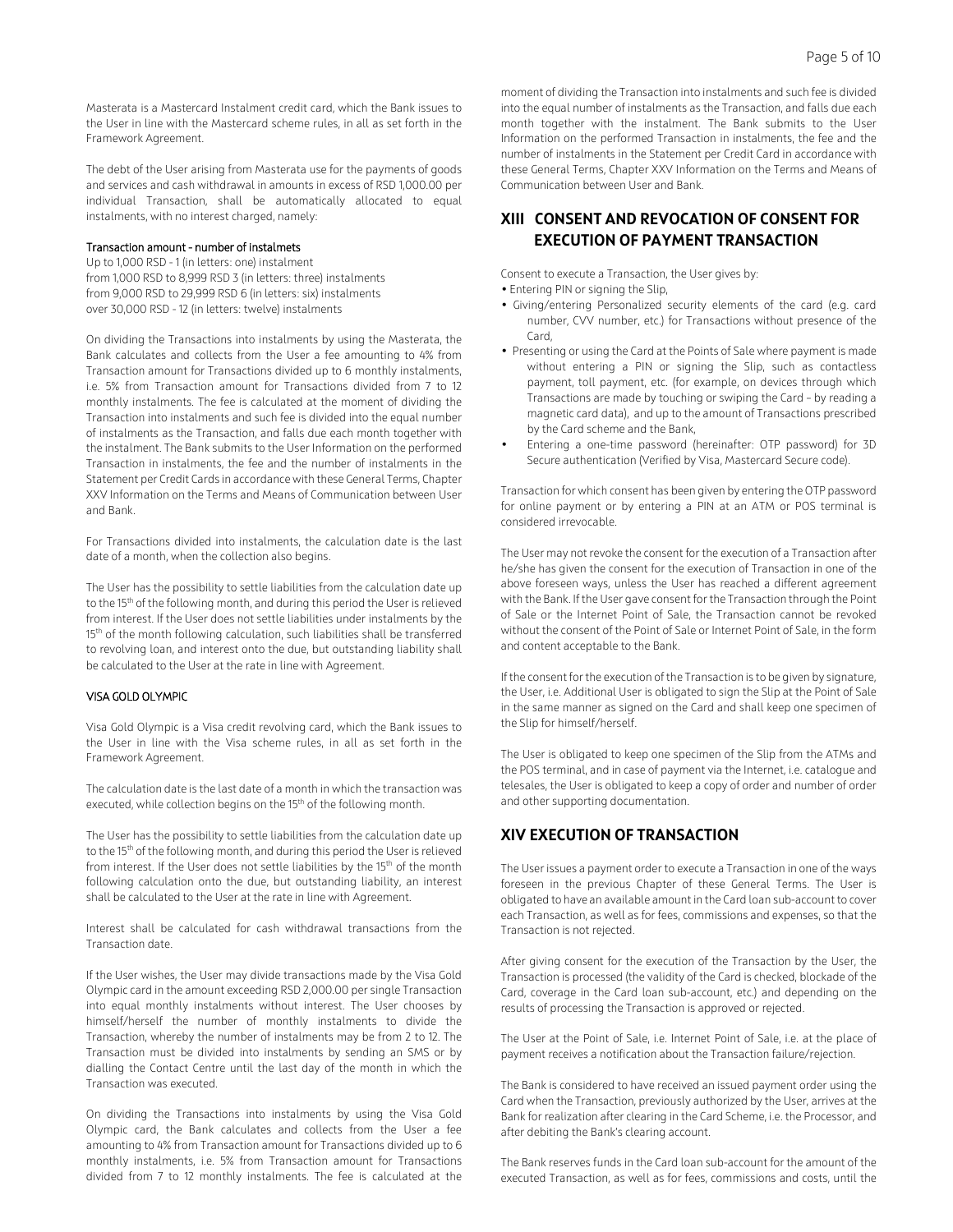Card loan sub-account is debited. By reserving these funds for execution of Transaction, the Available amount is reduced.

## **XV INTEREST, FEES, COMMISSIONS AND COSTS**

Fees, commissions and costs charged by the Bank for services provided under the Framework Agreement are determined and calculated in accordance with the Pricelist of Fees which constitutes an integral part of the Framework Agreement.

Level of interest rate that is calculated for the used Loan amount is defined under the Agreement. Unless otherwise specified by Agreement, the interest is calculated by applying the simple interest calculation method and is collected on a monthly basis.

The Bank is obliged to calculate EIR on a uniform prescribed way, in order to enable matching identical offers of different providers of financial services, in accordance with legislation.

Transactions made in RSD currency, as well as fees, commissions and costs incurred in RSD, are recorded in RSD.

Transactions made in currencies other than RSD, as well as fees, commissions and costs related to these Transactions, are recorded in EUR currency, regardless of the currency in which the transaction occurred.

If the transaction originated in an original currency other than EUR and RSD, conversion to EUR shall be made by the Card scheme at the official exchange rate used by the said Card scheme on the day of the Transaction, and which is available on the Card scheme's official website. The Bank has no influence on the formation of this exchange rate. If there is a fee for making a conversion, such fee shall be determined by the Pricelist of Fees.

Visa International's Card Association exchange rate is publicly available at the WEB address https://www.visaeurope.com/makingpayments/exchange-rates.

The Mastercard SA Europe Card Association exchange rate is publicly available on the WEB address https://www.mastercard.us/enus/consumers/get-support/convert-currency.html.

The Bank's selling rate for foreign currency shall be applied for conversion from the EUR currency to the RSD currency on Transaction date.

The Bank's selling rate is available on the Bank's website.

Changes in the interest rate and currency exchange rate are effective immediately and without prior notice to the User, if based on changes in the agreed reference interest rate or reference exchange rate. In addition, if the interest rate or currency exchange rate change in favour of the User, such changes may be applied immediately and without prior notice to the User.

# **XVI CREDIT CARD STATEMENT DELIVERY AND CLAIMS**

Once a month, and no later than the  $8<sup>th</sup>$  (in letters: eighth) day from the calculation date, the Bank shall deliver to the User the Statement, free of charge, in the contractual manner.

If the User does not receive the Statement within 8 (in letters: eight) days from the calculation date, the User is obligated to immediately contact the Bank and ask for the information about the level of his/her obligation. Failure to obtain a Statement does not extend the deadline for settlement of obligations.

The User undertakes to verify the accuracy of the information on the Statement and, if the User finds a mismatch, to file a claim to the Bank as soon as possible, within the period not longer than 5 (in letters: five) days counting from the day the Statement was delivered to the User. The Bank shall examine any dispute or mismatch on the debit, i.e. credit in the Card loan sub-account to which the User indicates, provide the relevant information at its disposal and make necessary adjustments and corrections

to the Card loan sub-account depending on the results of the check.

In the event of Transactions referred to in Chapter XIX Unauthorised Transaction of these General Terms, timeframes stated in that Chapter shall apply, and in the event of objection to Bank's operation, timeframes in line with Chapter XXIII Consumer Protection of these General Terms shall apply.

The Bank is not responsible:

• For any claims regarding the quality or possible legal or material defects of the purchased goods or services received, as well as for any failure or partial fulfilment of obligations by the Merchant. For such claims, the User, i.e. the Additional User, addresses the Merchant.

If the Merchant possibly refuses to accept the Card or provides the User, i.e. the Additional User with incorrect information.

If the transaction is rejected because there is no telecommunication connection with the Card scheme, i.e. the Processor that processes the transaction.

• For all irregularities and defects on the Slip from the POS terminal, when the User, i.e. the Additional User, is obligated to file a claim directly to the Merchant when paying with the Card.

#### **XVII COLLATERAL**

In order to secure the Bank's receivables and for the timely settlement of the obligations arising from the use of the Main and Additional Cards, the User is obligated to provide the collateral defined by the Agreement before issuing the Cards.

In case of deterioration of the User creditworthiness during the validity of the contractual relation, based on the review of database on the User indebtedness, the Bank shall be entitled to require the User to provide additional collateral. Furthermore, if during the use of Card, some of the contractual and provided collateral becomes inadequate or insufficient or may not be enforced, the Bank may require other complementary collateral to the satisfaction of the Bank.

During the Loan repayment period, the User may propose to the Bank the replacement of one or more collateral. The Bank will accept the above proposal if it evaluates that the offered collateral by value and recoverability corresponds to the existing collateral.

All possible costs related to the establishment/replacement of collateral shall be paid by the User.

The Bank has the right to activate the collateral if the User defaults in repaying any of his/her monetary obligations under the Framework Agreement, as well as if conditions for termination of the Framework Agreement occur.

In case the User changes his/her employer, the User is obligated to submit to the Bank a new administrative ban certified by the new employer, if the administrative ban was agreed as collateral.

The User accepts that the business books, accounting books and other documents of the Bank may serve as proof of User debt.

## **XVIII LOSS, MISUSE OR THEFT OF CARD**

The User, i.e. the Additional User, is obligated to notify the Bank immediately after finding out about the loss, theft or misuse of the Card and request blocking of the Card, on the phone numbers 381 (0) 11 3011555, 381 (0) 11 3011550, 0700 480048, 381 (0) 21 4800048, 381 (0) 21 520333. The User, i.e. the Additional User, may report theft, loss of card misuse, at the nearest branch of the Bank. In case of verbal notification, the User is obligated to come to the branch within 3 (in letters: three) days and confirm the card blocking in writing on the prescribed form.

Upon receipt of the notification, the Bank shall block the Card, i.e. prevent any further use of the Card. At the request of the User, the Bank may issue a new Card. The User shall bear costs of card blocking and replacement, in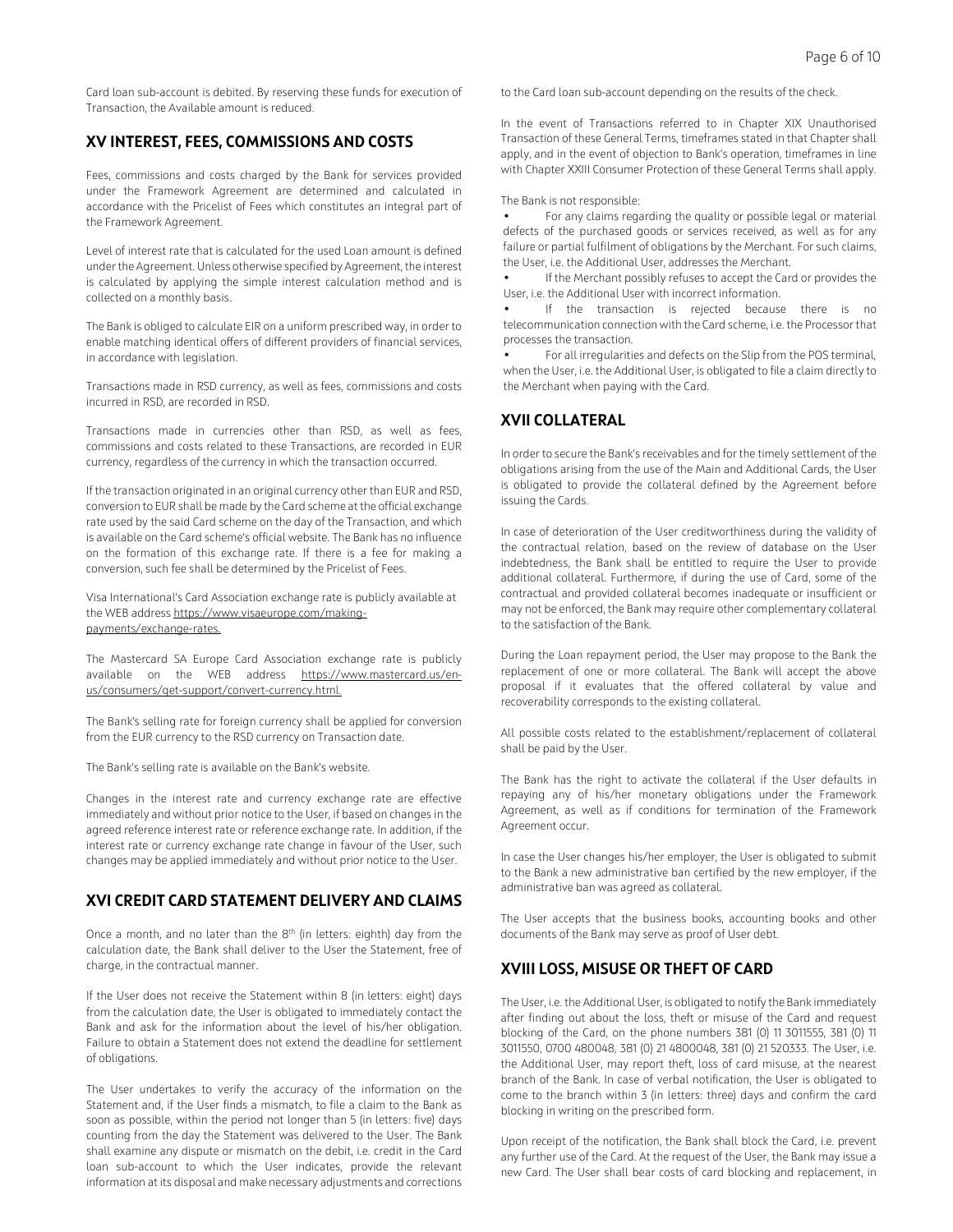accordance with the Pricelist of Fees.

The User is obligated to report without delay to the Ministry of Interior theft of Card, loss of Card and subsequent unauthorized use of the Card, as well as unauthorised use of the Card (in the possession of the User) on the Internet.

The User shall not bear any losses incurred as a result of unauthorized Transactions made after the User, i.e. the Additional User has informed the Bank that the Card has been lost, stolen or misused, unless such losses were due to fraudulent actions of the User, i.e. the Additional User.

In case the User, i.e. Additional User, finds the Card, which he/she previously reported as missing, the User must not use it, but must immediately return it to the Bank.

At the request of the User and/or Additional User, the Bank shall deliver proof that the User/Additional User notified the Bank of the loss, theft or misuse of Card, if the User/Additional User submitted the request for submission of such proof within 18 (in letters: eighteen) months following the report to the Bank.

The User shall notify the Bank of any damage to the Card as envisaged by paragraph 1 of this Chapter. In case of damage to the Card or change of personal data of the User imprinted on the Card, the Bank will replace the Card with charging a fee in accordance with the Pricelist of Fees.

#### **XIX UNAUTHORISED TRANSACTION**

The User is obligated to notify the Bank about a non-executed, incorrectly executed or unauthorized Transaction, i.e. to request correct execution of a Transaction, immediately upon learning of that Transaction (subjective deadline), provided that such notification, i.e. request has been submitted to the Bank no later than within 13 (in letters: thirteen) months from the day of debiting (objective deadline).

Upon expiration of 13 (in letters: thirteen) months from the day of debiting, the User loses the right to claim under a non-executed, incorrectly executed or unauthorized Transaction, if the Bank has provided the User with information about the Transaction through a Statement or other notification of this Transaction.

If the User claims that he/she did not approve the Transaction or that the Transaction was not executed or not properly executed, the Bank shall verify in the claim procedure if the Transaction was authenticated, properly recorded and booked and that its execution was not affected by any technical malfunction or other deficiency.

If the Bank determines that the Transaction is authenticated, i.e. correctly executed, the Bank will provide the User with evidence of an authenticated, i.e. correctly executed Transaction. A Transaction is authenticated if the Bank, following appropriate procedures, verifies and confirms the use of the Card, including the Personalized Security Elements of the Card.

If the Bank determines that it is a non-executed, incorrectly executed or unauthorized Transaction, the Bank shall with no delay refund the Transaction to the User plus the amount of any fees it charged to the User and any interest to which the User would have been entitled if the unauthorized Transaction had not been executed, i.e. the Card loan subaccount will be restored to the state in which it would have been if the unauthorised Transaction had not been executed.

As an exception from the preceding paragraph, the User shall bear the losses arising from the execution of unauthorized Transactions up to the amount of RSD 3,000.00, if such Transactions were made due to the use of a lost or stolen Card or Card which was misused because the User failed to protect the Personalized Security Elements of the Card.

The User shall bear all losses, including costs and damages, arising from the execution of unauthorized Transactions, if those Transactions were executed due to fraudulent actions of the User and/or Additional User or if

the User and/or the Additional User due to intent or extreme negligence: •Failed to immediately inform the Bank immediately upon learning of the loss, theft or misuse of the Card;

•Does not use the Card in accordance with prescribed and agreed terms; •Immediately after receiving the Card, he/she does not undertake all reasonable and appropriate measures to protect the Personalized Security Elements of the Card.

The User shall not bear any losses if the Bank failed to provide the User, i.e. the Additional User with an adequate way for reporting on the lost, stolen or misused Card, unless such losses were due to fraudulent actions of the User, i.e. the Additional User.

If the Bank within the time limit set for the execution of the Transaction determines its own responsibility for non-executed and/or irregularly executed Transaction, the Bank may, within the time limit set for the execution of the Transaction, properly execute a domestic Transaction without the User's request.

If the amount of a Transaction initiated by the User, i.e. the Additional User through the Point of Sale or Internet Point of Sale, is credited to the account of the Merchant's payment service provider, this payment service provider is responsible to the Payee for the proper execution of the Transaction.

The liability of the Bank in connection with the execution of a Transaction and the provision of services governed by the Framework Agreement shall be excluded in cases where circumstances arise which could not be influenced by the Bank, and which constitute objective impediments to the execution of the Transaction and the provision of services, or if envisaged by law.

The liability of the Bank shall be excluded when, due to the application of regulations governing prevention of money laundering and financing of terrorism, the Bank refuses to execute or reverses the execution of a Transaction or extends the deadlines for execution of a Transaction.

The Bank shall, at the request of the User, refund to the User the entire amount of the authorised and properly executed Transaction initiated by the User through the payee, if the following conditions are fulfilled: 1) that the User has given consent for execution of the Transaction without establishing the exact amount of the Transaction; 2) that the amount of the Transaction is higher than the amount that the User could reasonably expect taking into account the amounts of his/her previous transactions, the conditions set out in the Framework Agreement and the circumstances of the particular case. The User may submit the request within 56 (in letters: fifty-six) days from the date of debit.

The User is not entitled to a refund of the amount of the Transaction from the previous paragraph if the following conditions are fulfilled: 1) The User has given the Bank consent to execute the Transaction; 2) The Bank or payee has at least 28 (in letters: twenty-eight) days before the due date provided the User with information about the future Transaction The User cannot plead that the higher amount of the Transaction is the result of exchange of currencies at the agreed reference exchange rate. The Bank may require the User to provide evidence of facts relating to the fulfilment of the requirements from the preceding paragraph. The Bank is obligated to refund to the User the full amount of the Transaction or to inform the User of the reasons for rejecting the request from the previous paragraph, within 10 (in letters: ten) business days from the day of receiving this request.

The Bank shall be liable to the User for a non-executed or incorrectly executed Transaction and if for this Transaction the intermediary participating in the execution of a Transaction between payment service providers is responsible.

#### **XX THE BANK'S RIGHT TO BLOCK THE CARD**

The Bank has the right to disable the use of the Main card, as well as all Additional Cards (hereinafter: card block) if there are justified reasons related to the security of the Card, if there is a suspected unauthorized use or use of the Card for fraud or if there is an increased risk that the User will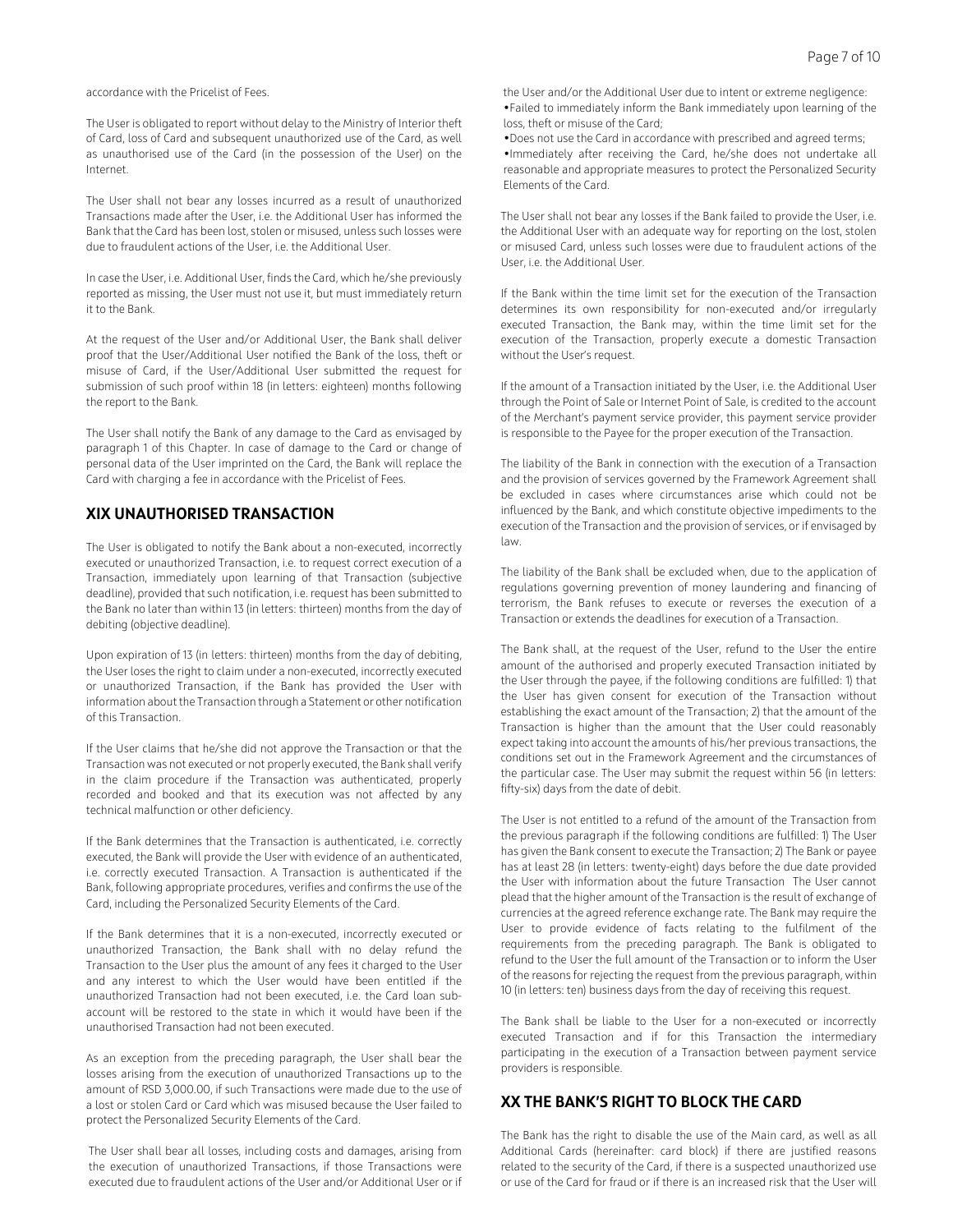not be able to fulfil his/her payment obligation to the Bank

The Bank is obligated to inform the User about the intention of blocking the Card and the reasons for such blocking. If it is not possible to notify the User before the Card is blocked or if there is a risk for the Bank that the Card obligations will not be settled, the Bank shall do so immediately after the Card has been blocked. The Bank is obligated to provide the User with a notice on the intention of blocking, i.e. blocking of the Card on paper or on another durable medium.

As an exception to the preceding paragraph, the Bank shall not notify the User in accordance with the previous paragraph if such notification is prohibited by regulations or if there are justified security reasons.

Depending on the reason for the blockade, the Bank may re-enable the use of the Card or may issue to the User, i.e. Additional User a new card when the reasons for the blocking cease.

In case of 3 (in letters: three) erroneous Card PIN entries, for safety reasons, the Bank automatically blocks the Card, in which case the User needs to contact the Bank in order to proceed to the unblocking of the Card. Each erroneous PIN entry shall be remembered regardless of the time period. The ATM will not keep the Card in case the correct PIN code has been entered in the meantime.

The following are particularly justified reasons for blocking the Card: considerable deterioration of the User's creditworthiness, use of the Card(s) in contravention of the protection measures and other stipulated and agreed terms, delay of the User in settlement of obligations towards the Bank, as well as occurrence of other reasons for termination of the Framework Agreement by the Bank.

The Bank shall block the Card in case of finding out about the death of the User.

#### **XXI PROTECTION MEASURES RELATED TO CARD USE**

In accordance with the following rules for safe Card use, the User shall be obligated to:

- Use the Card pursuant to prescribed, i.e. agreed terms governing issuance and use of that card;
- Immediately upon Card receipt, undertake all corresponding measures to protect Personalised Security Elements of the Card (PIN, card number, etc.);
- Safekeep the Card and PIN secrecy from unauthorised access, theft and improper use, to keep the PIN separately from the Card to unable unauthorised use of the Card by other persons, not to disclose the PIN to third parties, and not to allow the Merchant or other person to take the card out-of-sight of the User;
- Once the User receives the PIN code from the Bank, to remember such PIN, and destroy the envelope with the PIN, as well as never to write down the PIN (on the back of the Card, on papers, documents the User carries with himself/herself);
- If the User received the PIN code by SMS, to remember it and delete the message;
- Destroy the expired Card by cutting;
- Cooperate with the Merchant and/or authorization centre in case they require the User to additionally identify and confirm that he/she used the Card;
- Should the User notice anything suspicious on the ATM (e.g. additionally installed equipment, mailbox for advertising pamphlets), to waive from the Transaction and immediately inform thereof the nearest Bank's branch;
- Should the ATM fail to return the Card for unknown reason, not to move away from the ATM and immediately inform the Bank's Contact Centre so as to determine the reason for retaining the Card;
- Take into account the time limitation envisaged for withdrawing the Card and money from the ATM, because upon expiry of time for these actions, the ATM retains the Card and money for safety reasons;
- If the POS terminal is remote, to insist from the Merchant to perform the Transaction exclusively in his/her presence;
- When effecting payment on the Internet, to use solely verified and well-known websites;
- Never enter the Card PIN on any website;
- Prior to entering the Card number, make sure that there is a locked padlock or key at the bottom of the Internet browser, as these are signs of a secure Internet connection. The beginning of the Merchant's Internet address with a secure Internet connection is "https", instead of the abbreviation "http".

The User is also obliged to act in line with all provisions related to protection from loss, theft, misuse and unauthorised use of Card stated in other chapters of these General Terms and General Terms for Payment Services.

With the aim to protect the User, if there are justified reasons pertaining to Card security, the Bank may change and introduce other spending limits on a daily and/or weekly and/or monthly basis, limits according to number of transactions and other. In the stated situations, the Bank is obligated to inform the User about the intention to change the spending limit and reasons thereof. If the Bank is not able to inform the User prior to changing the limit, the Bank shall do so immediately following such change. The Bank is obligated to provide the User with a notice on the intention of changing the limit on paper or on another durable medium.

# **XXII THE BANK'S RIGHT TO ASSIGN RECEIVABLES AND ENGAGE A THIRD PARTY IN ORDER TO COLLECT RECEIVABLES**

In case of defaulting under the Framework Agreement, the Bank has the right to sell all its claims against the User, i.e. to assign them to another bank (assignee) or to engage a third party to collect all its claims from the User.

The User agrees and authorizes the Bank, in case of assignment of receivables arising under the Framework Agreement, i.e. engagement of a third party to collect receivables arising under the Framework Agreement, that it may communicate information known to the Bank relating to the amount of receivables, repayment method, maturity, collateral, the personal data, i.e. personal data of the User and any other information obtained by the Bank in the process of granting the Loan and within the term of the Framework Agreement, and in connection with the User, to the assignee, i.e. to a third party in order to collect receivables arising from the use of the Card.

In case of assignment of receivables, the User retains all the rights contracted, as well as the right to state an objection against another Bank (assignee), which he/she had against the Bank, and that other Bank may not put the User in a less favourable position than the position that he/she would have had if these receivables has not been transferred, due to which the User may not be exposed to additional costs.

The Bank is obligated to notify the User if a claim assignment occurs.

# **XXIII CONSUMER PROTECTION**

If the User deems that the Bank failed to abide by the provisions of the Framework Agreement, applicable legislation and other business customs, in the area of providing payment services, pertaining to the issue and cession of Cards, or applies unfair contractual clauses and exercises unfair business practice, the User shall be entitled to protect his/her rights and interests in accordance with the provisions of the law regulating protection of financial services consumers, pertaining to exercising the right to protection of rights and interest of financial services consumers, all in line with the General Terms for Payment Services, Chapter XXI Information on Consumers Protection.

#### **XXIV WITHDRAWAL FROM AGREEMENT**

The User has the right to withdraw from the Framework Agreement within 14 (in letters: fourteen) days from the date of its conclusion, without stating the reasons for the withdrawal.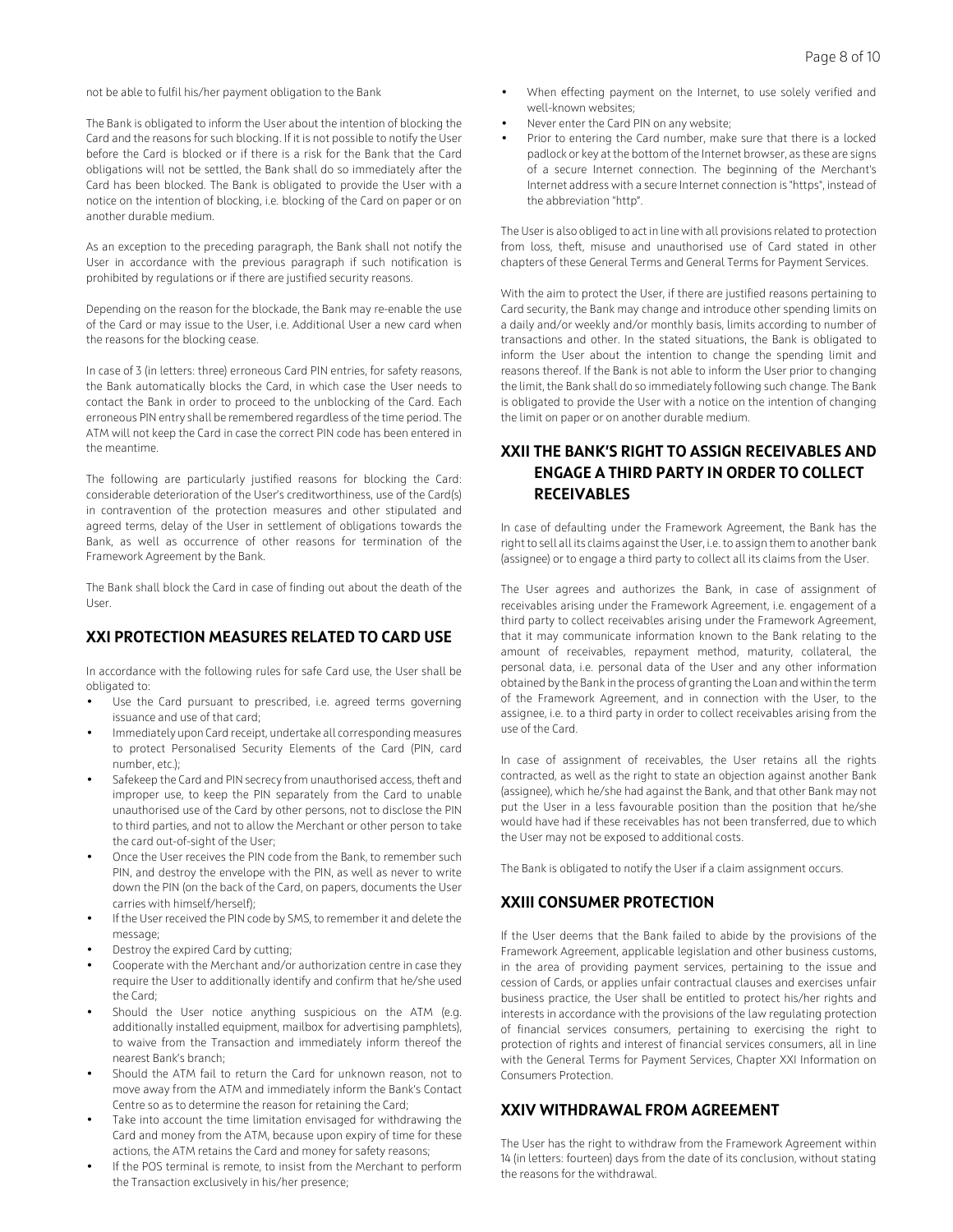The User is obligated to notify the Bank of his/her intention to withdraw within the period from the previous paragraph, by submitting a notice in writing or on another durable medium and concurrently shall return all Cards issued under the Framework Agreement. The date of receipt of the notice by the Bank shall be considered as the date of withdrawal. If the User, under the conditions specified in this Article, withdraws from the Framework Agreement, he/she shall immediately and not later than within 30 (in letters: thirty) days from the day of sending the notification referred to in the previous paragraph, repay to the Bank the principal and interest for the time of using the Loan.

# **XXV INFORMATION AND METHOD AND MEANS OF COMMUNICATION**

The Bank shall inform the User on performed individual payment transactions, and on the balance and changes on the Card loan sub-account in the event of changes on the Card loan sub-account, by way of Credit Card Statements once a month through the agreed communication channel the User opted for when applying for the Card or subsequently in another document that the Bank accepted, free of charge.

Any additional notice or more frequently than determined by the preceding paragraph, at User's request, shall be subject to payment of a corresponding fee in line with the Pricelist of Fees.

During the contractual relationship, the Bank shall provide to the User upon request, a copy of the Framework Agreement, i.e. information on the mandatory elements of the agreement, which were delivered to the User in the pre-contractual phase, either on paper or on another durable medium.

The Bank shall provide to the User on paper or on other durable medium, free of charge, a notification that the User has settled all liabilities to the Bank under the Framework Agreement within 30 (in letters: thirty) days following settlement of such liabilities.

The Bank shall provide to the User other information, which it is obligated to provide in line with the law.

The Framework Agreement shall be made in Serbian language, and communication during the contractual relationship takes place in Serbian language.

Communication between the User and Bank shall be performed in line with the General Terms for Payment Services, Chapter IV Information on the Terms and Means of Communication between the User and the Bank.

# **XXVI VALIDITY AND TERMINATION OF THE FRAMEWORK AGREEMENT**

The Framework agreement is concluded for an indefinite period.

The User is entitled to terminate the Framework Agreement at any point of time without reasoning, with a one month notice period and by submitting a statement on termination to the address of the Bank in written form. The User has the right to terminate the Framework Agreement in other cases stipulated by the law governing contractual relations and/or other law.

The Bank has the right to terminate the Framework Agreement at any time, without giving any reason, by giving a written notice to the User with a notice period of 2 (two) months.

The Bank is entitled to terminate this Agreement in case of one of the following violations of the Framework Agreement:

a) if it is established that the use of the Card (s) has been approved on the basis of incorrect, untrue, null and void and / or falsified data and / or statements that were relevant for the Bank's decision on approval, which were determined after the conclusion of the Framework

Agreement;

- b) if the Bank cannot implement actions and measures related to knowledge and monitoring of the User in accordance with the provisions of the law governing the prevention of money laundering and terrorim financing due to the fact that the User has not submitted to the Bank documentation from which to establish and verify data related to:
- identity of the User (name and surname, date and place of birth, residence or stay and JMBG of the User, his legal representative and proxy, as well as the type and number of personal document, name of the issuer, date and place of issue);
- identity of the beneficial owner (name and surname, date and place of birth, residence or domicile);
- the purpose and intention of the business relationship or transaction and other data in accordance with the provisions of the law governing the prevention of money laundering and terrorist financing;
- the origin of assets that are or will be the subject of a business relationship with the Bank;
- c) if the Bank, during the contractual relationship, determines that the User has provided the Bank with incorrect and / or falsified data and / or documentation from the previous item and / or other documentation important for the proper and legal provision of payment services;
- d) if it is determined that the User is on the official lists of embargoes and sanctions in accordance with local and international regulations;
- e) If the User is in default under another placement with the Bank, which exceeds 60 (in letters; sixty) days, and pertains to outstanding liabilities of the User towards the Bank in the amount of minimum 30% of the amount from the Framework Agreement, and if there is a delay of the User longer than 15 (in letters: fifteen) days in terms of payment of any amount under the Framework Agreement;
- f) If a judgment and/or other act of a competent authority is reached against the User, which causes loss and/or costs to the User in the amount of minimum 20% of the value of all Bank receivables towards the User, i.e. if such judgment and/or act has an adverse effect on the User's creditworthiness;
- g) If enforcement is initiated over User's assets in the amount of minimum 20% of the value of all Bank receivables towards the User;
- h) The card(s) are used in contravention of the regulations and agreed terms;
- i) If for any reason, any of the collateral, i.e. collection instrument under the Framework Agreement lose their legal validity or become inadequate or insufficient collateral of the Bank, or cannot be enforced and/or no longer provide sufficient collateral for the Bank's receivables under the Framework Agreement, or collection procedure is initiated over it by another creditor, and the User, at Bank call and within a reasonable period determined by the Bank, fails to replace such collateral and/or collection instrument with another to the satisfaction of the Bank, i.e. fails to establish additional collateral and/or collection instrument at Bank's request;
- j) And in other cases foreseen under applicable legislation.

The Bank is entitled to terminate the Framework Agreement, without a period of notice, in cases referred to in the previous paragraph under indents a) – d), in which case the Framework Agreement shall be considered cancelled as of the date of receipt of the written notice on cancellation of the Framework Agreement sent by the Bank to the User.

In the event of reasons to terminate the agreement referred to in paragraph 4 of this Chapter, indents e) – k), the Bank shall inform the User thereof in written form, with the possibility to remove the reason for cancelling the Framework Agreement within an appropriate subsequent deadline. If the User fails to remove the reason within the subsequent deadline, the Bank will notify the User on agreement cancellation in writing, that all payable liabilities under the Framework Agreement are due, the amount that the User is obliged to pay, the timeframe within which the User is obliged to fulfil the Bank's request for early collection, and the right of the Bank to